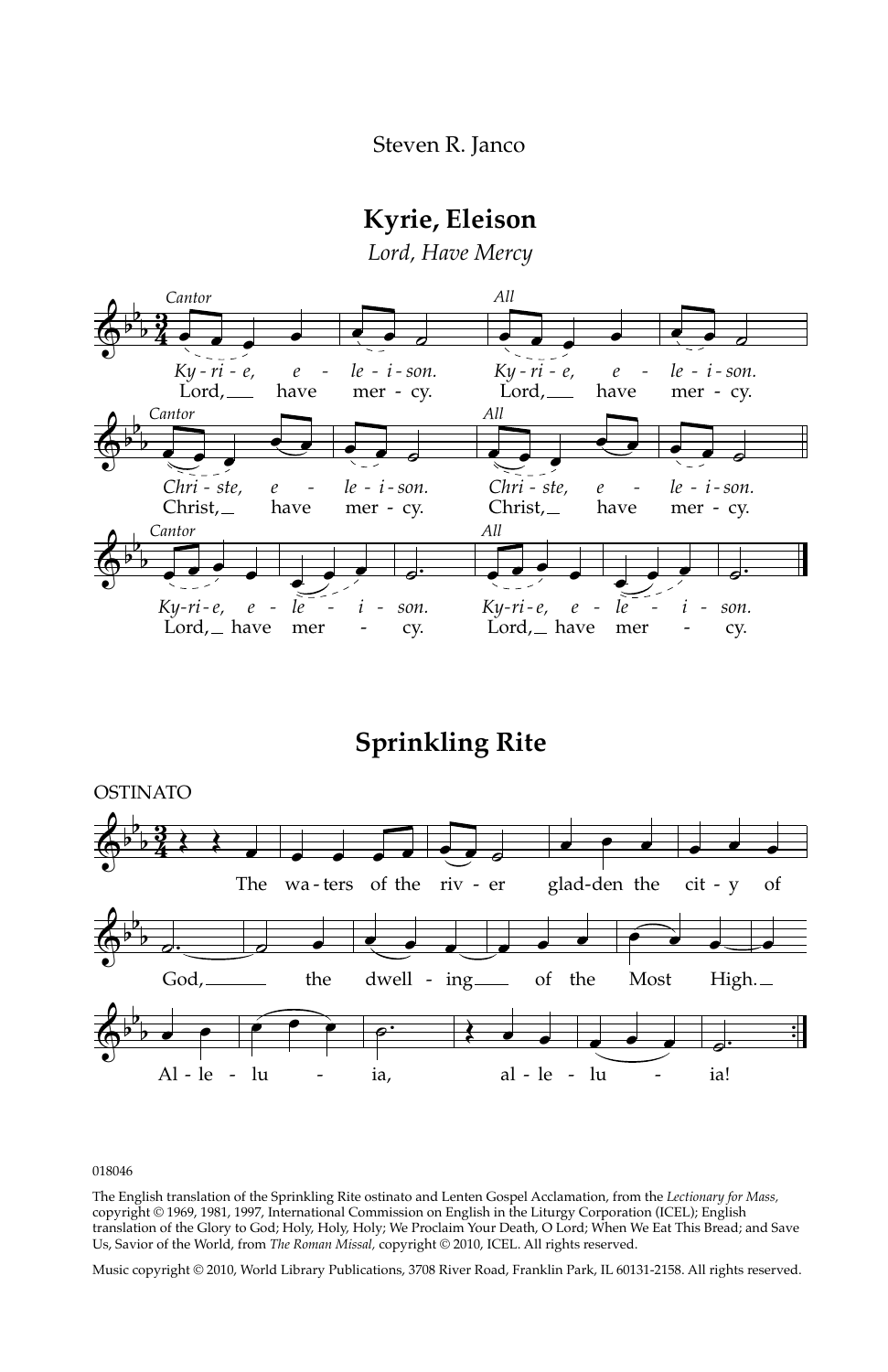## **Glory to God**

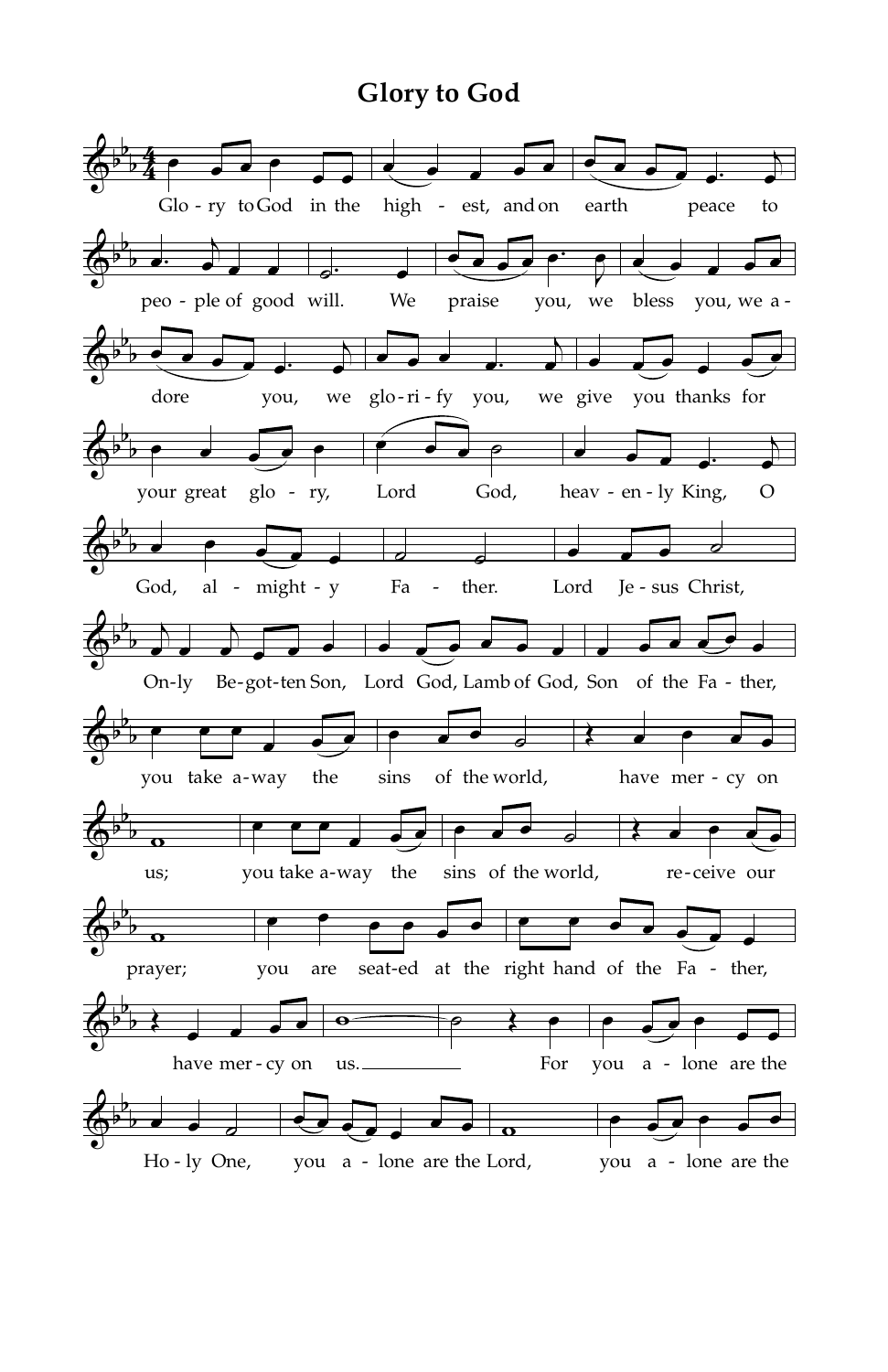

**Gospel Acclamation**



**Lenten Gospel Acclamation**



 $\Phi^{\flat}$ b  $\frac{1}{2}$  . . . . . 4 4 *Cantor* œ œ œ œ ˙ … we pray to the Lord. œ *All*  $\bullet$   $\bullet$   $\bullet$ Lord, hear our  $\overline{\bullet}$ prayer.

**General Intercessions**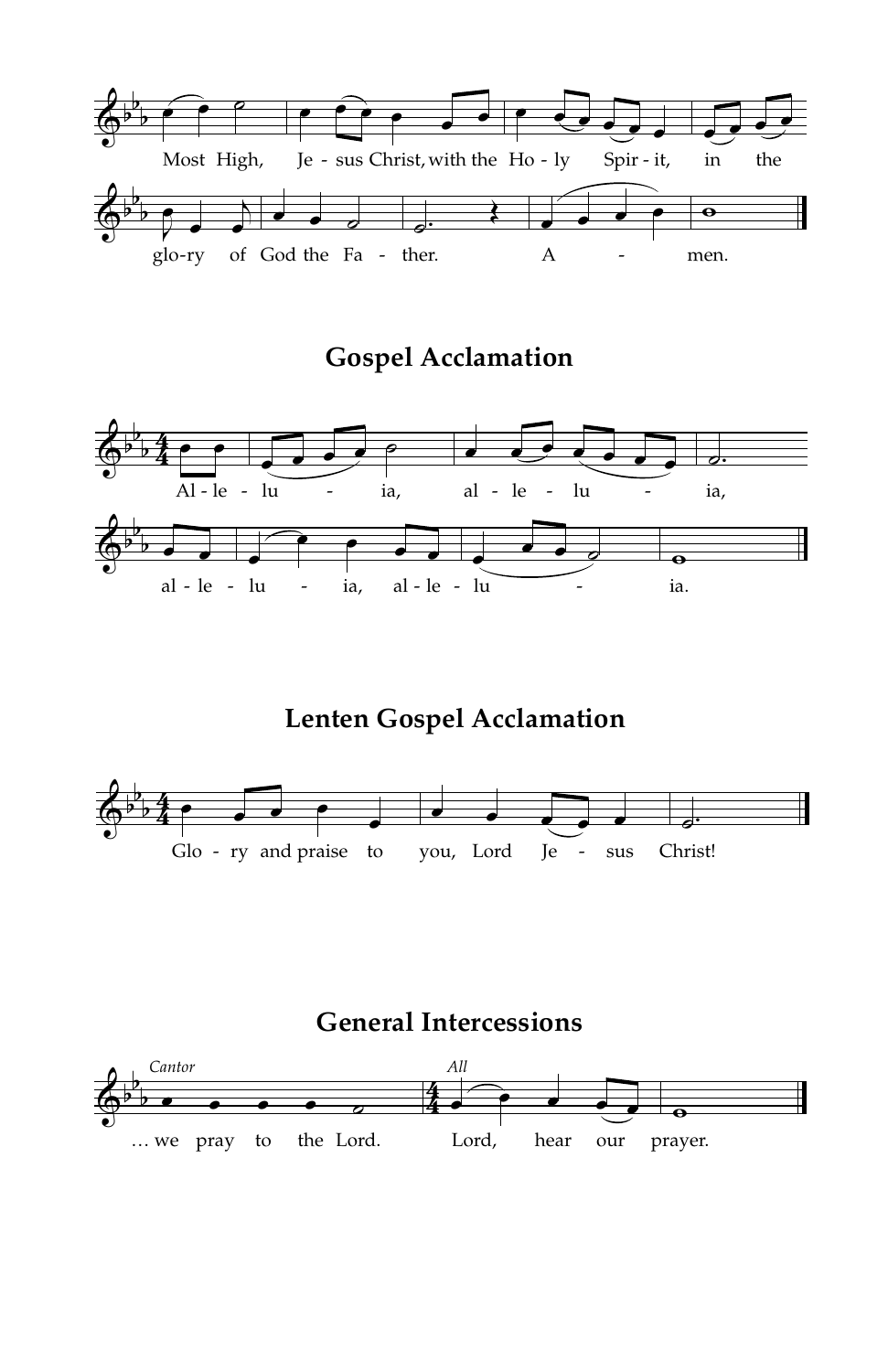## **Holy, Holy, Holy**



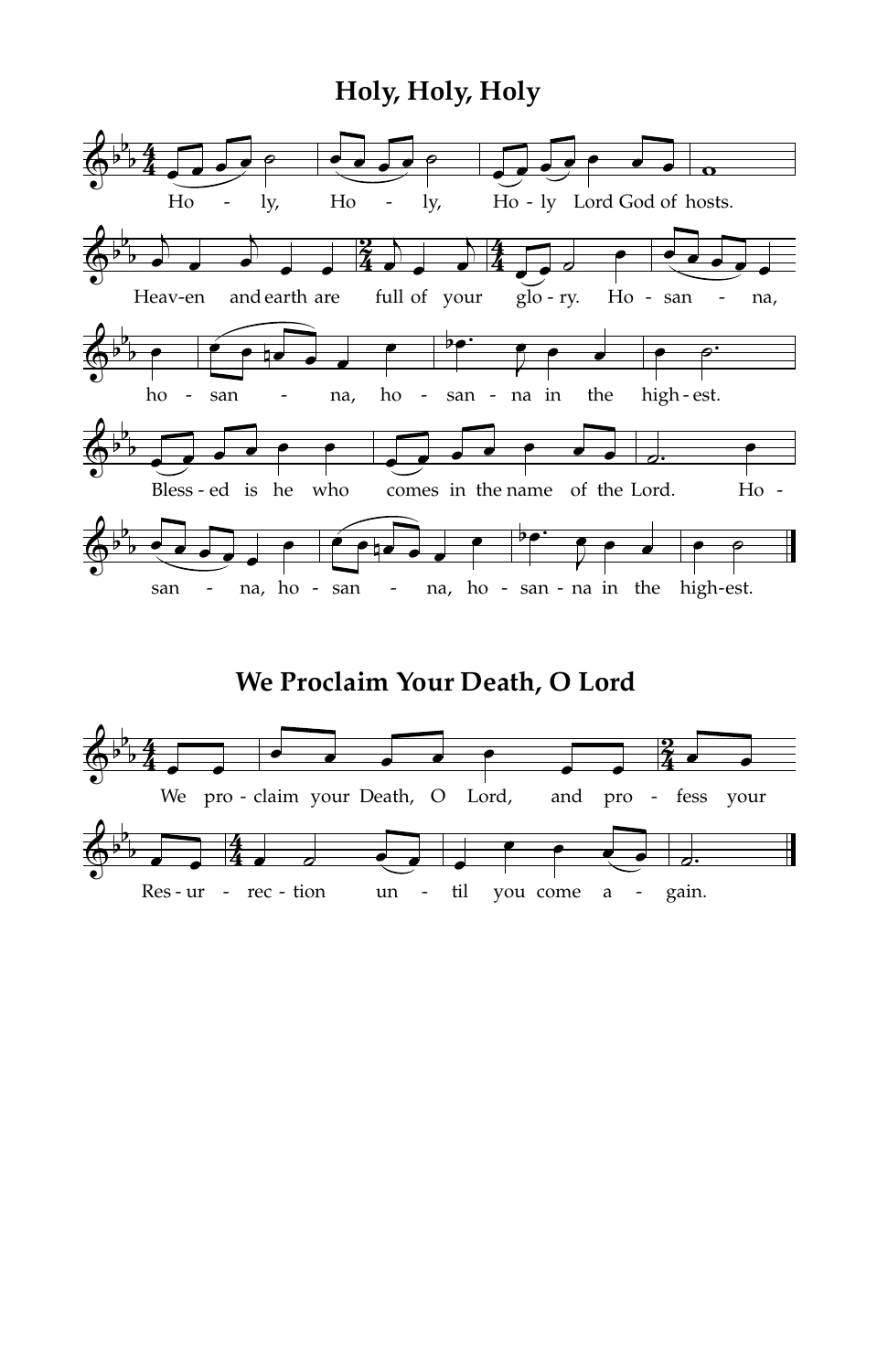

**Save Us, Savior of the World**